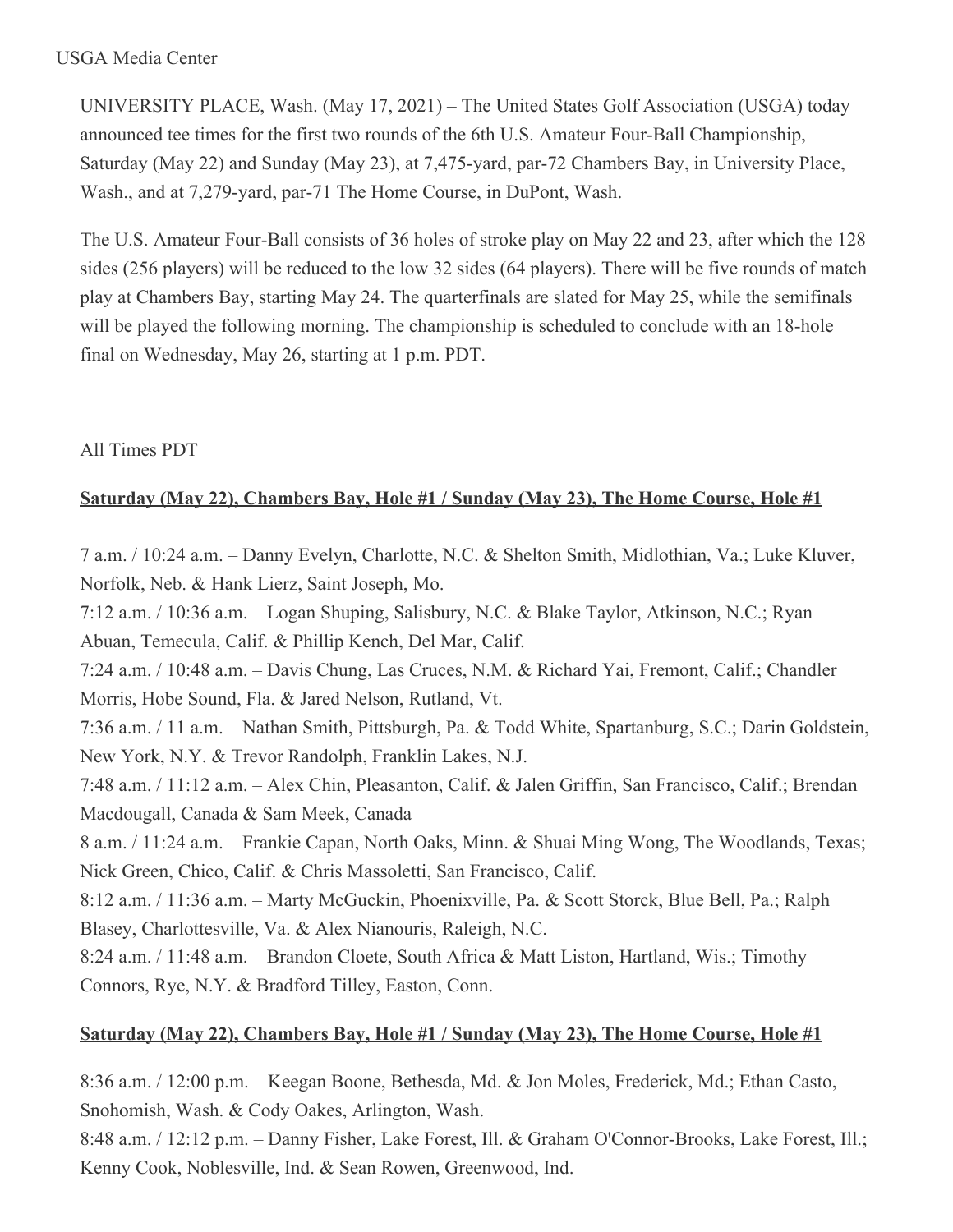9 a.m. / 12:24 p.m. – Jeffrey Jolley, Draper, Utah & Tyson Lund, Las Vegas, Nev.; Brandon Cigna, Arlington, Va. & Ben Warnquist, Gaithersburg, Md.

9:12 a.m. / 12:36 p.m. – Braden Gaal, Waukee, Iowa & Glenn Walls, Castle Rock, Colo.; Matthew Gourgeot, Decatur, Ala. & Brinson Holder, Point Clear, Ala.

9:24 a.m. / 12:48 p.m. – Dillon Brown, Halifax, Mass. & Nicholas Cummings, Weston, Mass.; Jake Chanen, Phoenix, Ariz. & Hayden Sayre, Phoenix, Ariz.

9:36 a.m. / 1 p.m. – Domenic Maricocchi, Cincinnati, Ohio & Joe McCarthy, Cincinnati, Ohio; Dusty Drenth, Davenport, Iowa & Michael Fastert, Wheeling, Ill.

9:48 a.m. / 1:12 p.m. – Ethan Evans, Mercer Island, Wash. & Max Herendeen, Bellevue, Wash.; Luke Potter, Encinitas, Calif. & Preston Summerhays, Scottsdale, Ariz.

10 a.m. / 1:24 p.m. – Kyle Crawford, North Bend, Ore. & Kevin Rei, Bandon, Ore.; Kevin Gately, Pembroke, Mass. & Sam Jenkins, Hingham, Mass.

### **Saturday (May 22), Chambers Bay, Hole #1 / Sunday (May 23), The Home Course, Hole #1**

10:24 a.m. / 7 a.m. – Todd Albert, Katy, Texas & Kevin Liberto, Cypress, Texas; Ryan Parker, Charlotte, N.C. & Jason Rossetti, Charlotte, N.C.

10:36 a.m. / 7:12 a.m. – Carson Barry, Eagle, Idaho & Sam Tidd, Meridian, Idaho; Herbie Aikens, Kingston, Mass. & Matt Parziale, Brockton, Mass.

10:48 a.m. / 7:24 a.m. – Shane Dobesh, Rochester, N.Y. & Yaroslav Merkulov, Rochester, N.Y.; Andrew Hodge, Oakmont, Pa. & Evan Ruhling, Pittsburgh, Pa.

11 a.m. / 7:36 a.m. – Jordan Sweet, Portland, Ore. & Adam Harrington, Portland, Ore.; James Magner, Duxbury, Mass. & Jonathan Stoddard, Hanover, Mass.

11:12 a.m. / 7:48 a.m. – Kiko Francisco Coelho, Lake Mary, Fla. & Leopoldo Herrera III, Doral, Fla.; Reid Hatley, Hayden Lake, Idaho & Jacob Koppenberg, Bellingham, Wash.

11:24 a.m. / 8 a.m. – Chip Brooke, Altamonte Springs, Fla. & Marc Dull, Lakeland, Fla.; Allen Hamilton, Louisville, Ky. & Campbell Kremer, Louisville, Ky.

11:36 a.m. / 8:12 a.m. – Bryan Boaz, Edmond, Okla. & Cole Wiederkehr, Haslet, Texas; Daniel Gratton, Glen Ellyn, Ill. & Zach Jecklin, Glen Ellyn, Ill.

11:48 a.m. / 8:24 a.m. – Nathan Han, Somers, N.Y. & Alvin Kwak, Mukilteo, Wash.; Matt Boyd, Richmond, Texas & Blake Redmond, Sugar Land, Texas

#### **Saturday (May 22), Chambers Bay, Hole #1 / Sunday (May 23), The Home Course, Hole #1**

Noon / 8:36 a.m. – Karsten Briley, Chino Hills, Calif. & Matt Rafter, Fullerton, Calif.; Scott Harvey, Greensboro, N.C. & Todd Mitchell, Bloomington, Ill.

12:12 p.m. / 8:48 a.m. – Gerod Black, Edmond, Okla. & Brady Shivers, Seminole, Texas; Jamie Quesnel, Lakeville, Minn. & Max Tylke, Rosemount, Minn.

12:24 p.m. / 9 a.m. – Tyler Brewington, Oceanport, N.J. & Eric LeFante, Florham Park, N.J.; Preston Dembowiak, Kernersville, N.C. & Chris Watters, San Diego, Calif.

12:36 p.m. / 9:12 a.m. – Carter Loflin, Duluth, Ga. & Wells Williams, West Point, Miss.; Mike Calef,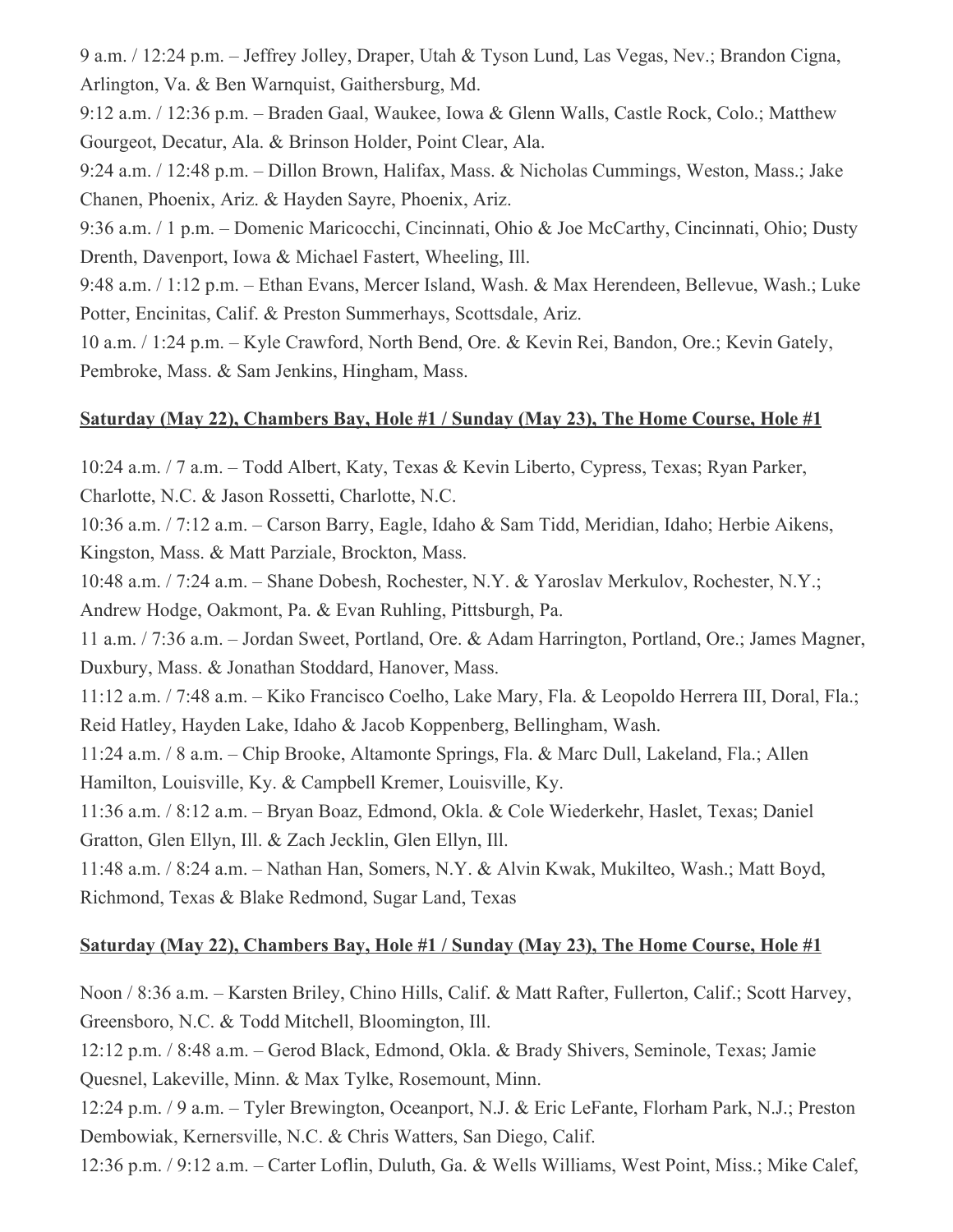West Bridgewater, Mass. & Nicholas Maccario, Haverhill, Mass. 12:48 p.m. / 9:24 a.m. – Tyler Bishop, Frederick, Colo. & Ryan Burke, Longmont, Colo.; Benjamin Baxter, Flower Mound, Texas & Andrew Buchanan, Los Altos, Calif. 1 p.m. / 9:36 a.m. – Cole Berman, Bryn Mawr, Pa. & Michael Davis, Philadelphia, Pa.; Tyler Anderson, Mundelein, Ill. & Devin Johnson, Elburn, Ill. 1:12 p.m. / 9:48 a.m. – Trey Broome, Raleigh, N.C. & Conner Sock, High Point, N.C.; Jordan Hawkinson, Grant, Minn. & Jesse Larson, Shakopee, Minn. 1:24 p.m. / 10 a.m. – Sam Goldenring, Florham Park, N.J. & Will Kannegieser, Minot, Maine; Blake Hathcoat, Fresno, Calif. & Michael Slesinski, Fremont, Calif.

#### **Saturday (May 22), The Home Course, Hole #1 / Sunday (May 23), Chambers Bay, Hole #1**

7 a.m. / 10:24 a.m. – Dustin Dingus, Palm Harbor, Fla. & Ed Waller, Jacksonville Beach, Fla.; Chris Emanuel, Las Vegas, Nev. & Craig Erickson, Henderson, Nev. 7:12 a.m. / 10:36 a.m. – Kory Bowman, Springfield, Mo. & Jason Schultz, Allen, Texas; Davis Chatfield, Attleboro, Mass. & Palmer Jackson, Murrysville, Pa. 7:24 a.m. / 10:48 a.m. – Nathan Coats, Katy, Texas & Jordan Miller, Katy, Texas; Joe Greiner, San Diego, Calif. & Johnny MacArthur, Valencia, Calif. 7:36 a.m. / 11 a.m. – Maxwell Ford, Peachtree Corners, Ga. & Bruce Murphy, Johns Creek, Ga.; Curtis Da Silva, Monterey, Calif. & Brandon Knight, Pleasanton, Calif. 7:48 a.m. / 11:12 a.m. – Andrew Medley, Scottsdale, Ariz. & Taylor Wood, Coto de Caza, Calif.; Marc France, Plantation, Fla. & Carl Santos-Ocampo, Naples, Fla. 8 a.m. / 11:24 a.m. – Drew Hackett, Charlotte, N.C. & Christofer Rahm, Sweden; John Dimler, Allentown, Pa. & Zach Fischl, Northampton, Pa. 8:12 a.m. / 11:36 a.m. – Troy Johnson, Maple Grove, Minn. & Geoff Klein, St. Peter, Minn.; Brandon Bradosky, North Charleston, S.C. & Raymond Wooten, Clemson, S.C. 8:24 a.m. / 11:48 a.m. – Alex Higgs, Dallas, Texas & Park Ulrich, Stilwell, Kan.; Brian Humphreys, Boise, Idaho & Joe Neuheisel, Boise, Idaho

#### **Saturday (May 22), The Home Course, Hole #1 / Sunday (May 23), Chambers Bay, Hole #1**

8:36 a.m. / Noon – Ford Bennett, Owings Mills, Md. & Raymond Gresalfi, Great Neck, N.Y.; Trent Alexander, Florence, Ala. & Michael Noe, Killen, Ala.

8:48 a.m. / 12:12 p.m. – Brad Jordan, Rowayton, Conn. & John T. Lamendola, Greenwich, Conn.; Chad Branton, Cartersville, Ga. & Kyle Hosick, Calhoun, Ga.

9 a.m. / 12:24 p.m. – Sean Kato, Redmond, Wash. & Jackson Lake, Clovis, Calif.; Josh Irving, Dallas, Texas & Will Osborne, Fort Worth, Texas

9:12 a.m. / 12:36 p.m. – Philip Walker, San Diego, Calif. & Ryan Wilkins, San Diego, Calif.; Evan Boyer, Morrisville, N.C. & Garett Heffner, Apex, N.C.

9:24 a.m. / 12:48 p.m. – Clark Collier, Dallas, Texas & Kyle Hudelson, Edmond, Okla.; Ben Delarosa, Dallas, Texas & Matthew Foster, Dallas, Texas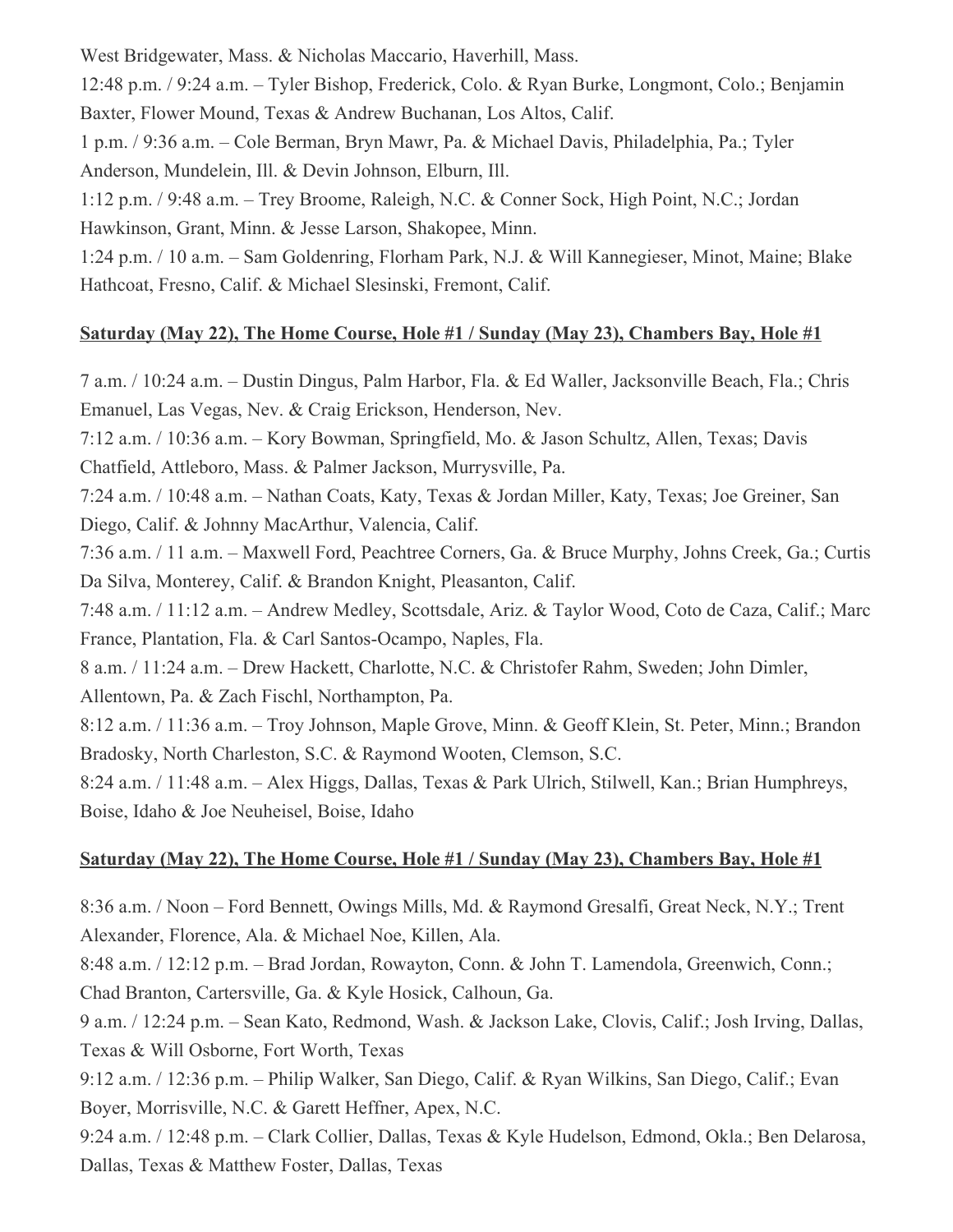9:36 a.m. / 1 p.m. – Derek Busby, Ruston, La. & Stewart Hagestad, Newport Beach, Calif.; Brandon Peterson, Ocean Shores, Wash. & John Sand, Hoquiam, Wash.

9:48 a.m. / 1:12 p.m. – Chris Owen, Manhasset, N.Y. & Robert Owen, Boston, Mass.; Bennett Cotten, Chicago, Ill. & Tate Heintzelman, Granger, Ind.

10 a.m. / 1:24 p.m. – Kyle Maxwell, The Woodlands, Texas & Derek Meinhart, Mattoon, Ill.; Casey Leebrick, Sacramento, Calif. & Jonathan Tanihana, Sacramento, Calif.

# **Saturday (May 22), The Home Course, Hole #1 / Sunday (May 23), Chambers Bay, Hole #1**

10:24 a.m. / 7 a.m. – Justin Arcano, Wailuku, Hawaii & Justin Ngan, Wailuku, Hawaii; Michael Thorbjornsen, Wellesley, Mass. & Karl Vilips, Australia 10:36 a.m. / 7:12 a.m. – Steven Groover, Birmingham, Ala. & M. Tyler McKeever, Atlanta, Ga.; Jack Herceg, Dublin, Ohio & Cam Solomon, Dublin, Ohio 10:48 a.m. / 7:24 a.m. – Brent Ito, Ardsley, N.Y. & Patrick Sullivan, Grosse Pointe, Mich.; Sean Crowley, Littleton, Colo. & Aaron Irving, Golden, Colo. 11 a.m. / 7:36 a.m. – Brendan Borst, Bryn Mawr, Pa. & Thomas McDonagh, New York, N.Y.; Erick Morales, Puerto Rico & Tommy Smith, Puerto Rico 11:12 a.m. / 7:48 a.m. – Will Davenport, Palm City, Fla. & Michael Smith, Ponte Vedra Beach, Fla.; Alex Jeffers, Needham, Mass. & Garren Poirier, Killington, Vt. 11:24 a.m. / 8 a.m. – Michael (Buck) Brumlow, Cartersville, Ga. & Harrison Davis, Fort Payne, Ala.; Vince Kwon, Marlton, N.J. & Troy Vannucci, Marlton, N.J. 11:36 a.m. / 8:12 a.m. – Michael Blackham, Holladay, Utah & Thomas Young, Salt Lake City, Utah; Jonathan Bowers, Upper Arlington, Ohio & Tom Miles, Dublin, Ohio 11:48 a.m. / 8:24 a.m. – Rhett Anderson, Dallas, Texas & Paul McNamara, Dallas, Texas; Thomas Todd III, Laurens, S.C. & Frank Wrenn IV, Greenville, S.C.

# **Saturday (May 22), The Home Course, Hole #1 / Sunday (May 23), Chambers Bay, Hole #1**

Noon / 8:36 a.m. – John Angelo, Mayfield Heights, Ohio & Marcus Carano, Columbus, Ohio; Wes Korth, Cookeville, Tenn. & Lee Maxwell, Cookeville, Tenn.

12:12 p.m. / 8:48 a.m. – David Schultz, Dallas, Texas & Kevin Schultz, Tulsa, Okla.; Michael Wilhelm, Omaha, Neb. & Danny Woodhead, Elkhorn, Neb.

12:24 p.m. / 9 a.m. – Hunter Epson, Long Beach, Calif. & Ryder Epson, Long Beach, Calif.; James Dewling, Brighton, Mich. & Dan Ellis, East Lansing, Mich.

12:36 p.m. / 9:12 a.m. – Brad Ferguson, Gordonsville, Va. & Adam Houck, Richmond, Va.; Aiden Krafft, Albuquerque, N.M. & Ross Stewart, Albuquerque, N.M.

12:48 p.m. / 9:24 a.m. – Tanner Davis, Knoxville, Tenn. & Tory Davis, Johnson City, Tenn.; Kelly Chinn, Great Falls, Va. & David Ford, Peachtree Corners, Ga.

1 p.m. / 9:36 a.m. – Sam Bernstein, New York, N.Y. & Will Bernstein, New York, N.Y.; Connor Motherway, Reno, Nev. & Scott Rescigno, Reno, Nev.

1:12 p.m. / 9:48 a.m. – Jake Marek, Westlake Village, Calif. & Alex Millet, France; Tony Hejna,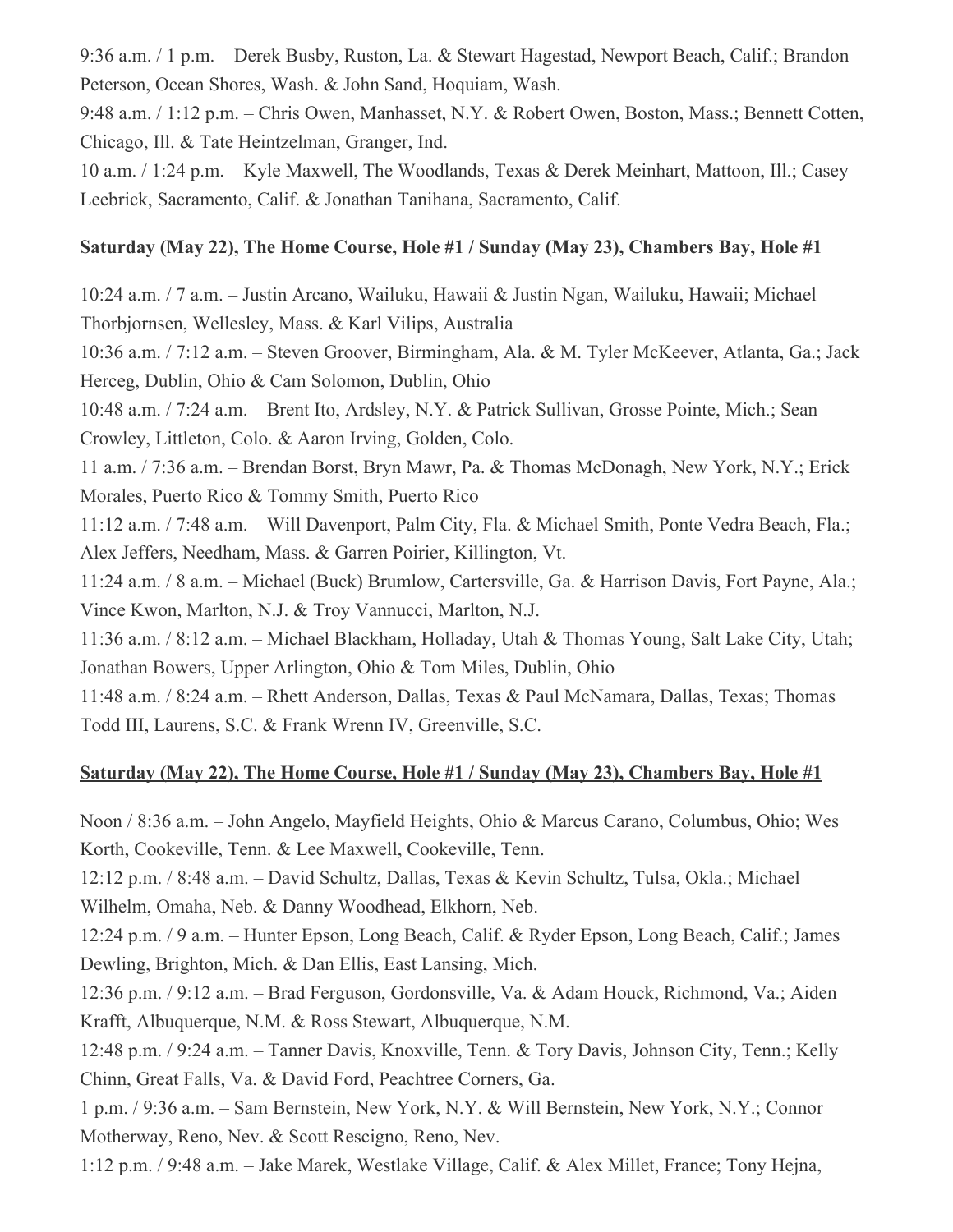Cleveland, Ohio & Jamie Miller, Silver Creek, N.Y.

1:24 p.m. / 10 a.m. – Thomas Giroux, Canada & Colin Sikkenga, Kalamazoo, Mich.; Ryan Eckelkamp, Washington, Mo. & Tony Gumper, St. Charles, Mo.

## **6th U.S. Amateur Four-Ball Championship – Par & Yardage**

Chambers Bay, in University Place, Wash., will be set up at 7,475 yards and will play to a par of 37-35 —72. The Home Course, in DuPont, Wash., will be set up at 7,279 yards and will play to a par of 36- 35—71. The yardage for each round of the championship will vary due to course setup and conditions.

### **Chambers Bay Hole By Hole**

| Hole                            | $\mathbf{1}$   | $\boldsymbol{2}$ | $\mathbf{3}$            | $\overline{\mathbf{4}}$ | 5              | 6              | $\overline{7}$ | 8   | $\boldsymbol{9}$ | <b>Total</b> |  |
|---------------------------------|----------------|------------------|-------------------------|-------------------------|----------------|----------------|----------------|-----|------------------|--------------|--|
| Par                             | 5              | $\overline{4}$   | $\mathfrak{Z}$          | $\mathfrak s$           | $\overline{4}$ | $\overline{4}$ | $\overline{4}$ | 5   | $\mathfrak{Z}$   | 37           |  |
| Yardage                         | 569            | 404              | 170                     | 545                     | 465            | 463/           | 470            | 601 | 202              | 3,889        |  |
|                                 |                |                  |                         |                         |                | 315            |                |     |                  |              |  |
|                                 |                |                  |                         |                         |                |                |                |     |                  |              |  |
| Hole                            | 10             | 11               | 12                      | 13                      | 14             | 15             | 16             | 17  | 18               | <b>Total</b> |  |
| Par                             | $\overline{4}$ | $\overline{4}$   | $\overline{4}$          | $\overline{4}$          | $\overline{4}$ | $\overline{3}$ | $\overline{4}$ | 3   | 5                | 35           |  |
| Yardage                         |                | 436/ 500/        | $304/$                  | 486                     | 496/           | 172/           | 396/           | 206 |                  | 590/ 3,586   |  |
|                                 | 311            | 537/             | 281                     |                         | 455            | 246/           | 423/           |     | 541              |              |  |
|                                 |                | 457              |                         |                         |                | 127            | 279            |     |                  |              |  |
|                                 |                |                  |                         |                         |                |                |                |     |                  |              |  |
| The Home Course Hole By<br>Hole |                |                  |                         |                         |                |                |                |     |                  |              |  |
| Hole                            | $\mathbf{1}$   | $\overline{2}$   | $\overline{\mathbf{3}}$ | $\overline{\mathbf{4}}$ | 5              | 6              | $\overline{7}$ | 8   | $\boldsymbol{9}$ | <b>Total</b> |  |
| Par                             | $\overline{4}$ | $\overline{4}$   | $\overline{4}$          | 3                       | 5              | $\overline{3}$ | $\overline{4}$ | 5   | $\overline{4}$   | 36           |  |
| Yardage                         | 446            | 410              | 408                     | 217                     | 582            | 184            | 440            | 563 | 431              | 3,681        |  |